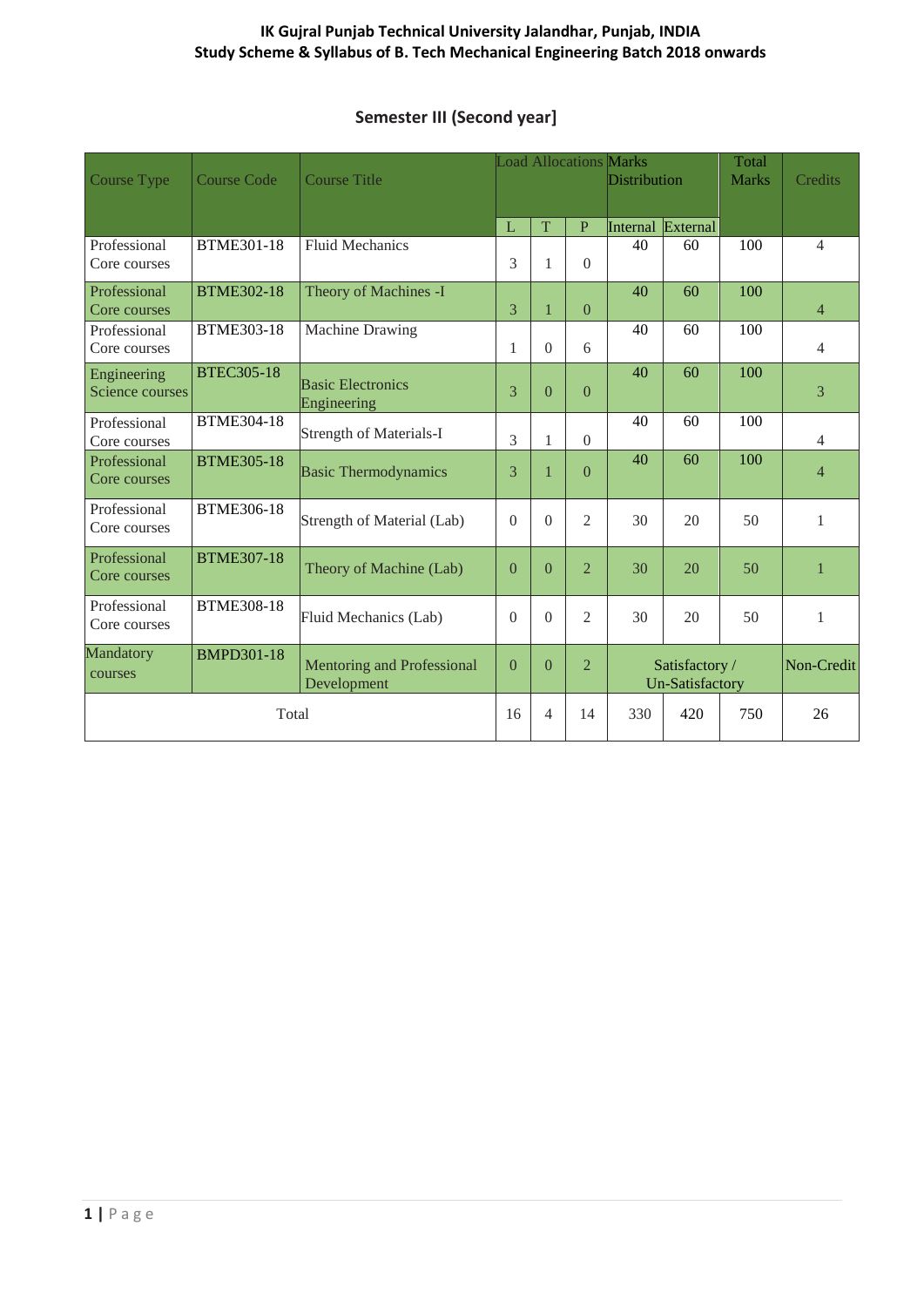### **IK Gujral Punjab Technical University Jalandhar, Punjab, INDIA Study Scheme & Syllabus of B. Tech Mechanical Engineering Batch 2018 onwards**

| <b>Course Type</b>             | <b>Course Code</b> | <b>Load Allocations</b><br><b>Course Title</b> |                |             | <b>Marks</b><br><b>Distribution</b> |                   | Total<br><b>Marks</b>                    | <b>Credits</b> |                |
|--------------------------------|--------------------|------------------------------------------------|----------------|-------------|-------------------------------------|-------------------|------------------------------------------|----------------|----------------|
|                                |                    |                                                | L              | $\mathbf T$ | ${\bf P}$                           | Internal External |                                          |                |                |
| Professional<br>Core courses   | <b>BTME401-18</b>  | Applied<br>Thermodynamics                      | 3              | 1           | $\overline{0}$                      | 40                | 60                                       | 100            | $\overline{4}$ |
| Professional<br>Core courses   | <b>BTME402-18</b>  | <b>Fluid Machines</b>                          | 3              | 1           | $\Omega$                            | 40                | 60                                       | 100            | $\overline{4}$ |
| Professional<br>Core courses   | <b>BTME403-18</b>  | Strength of<br>Materials-II                    | 3              | 1           | $\Omega$                            | 40                | 60                                       | 100            | $\overline{4}$ |
| Engineering<br>Science courses | <b>BTME404-18</b>  | <b>Materials Engineering</b>                   | 3              | $\theta$    | $\theta$                            | 40                | 60                                       | 100            | 3              |
| Professional<br>Core courses   | <b>BTME405-18</b>  | Theory of Machines-II                          | $\mathcal{E}$  | 1           | $\Omega$                            | 40                | 60                                       | 100            | $\overline{4}$ |
| Mandatory<br>courses           | EVS101-18          | Environmental<br>Science                       | $\overline{2}$ |             | ÷,                                  | 50                | $\theta$                                 | 50             | $\theta$       |
| Professional<br>Core courses   | <b>BTME406-18</b>  | Applied<br>Thermodynamics<br>(Lab)             | $\overline{0}$ | $\theta$    | $\overline{2}$                      | 30                | 20                                       | 50             | $\mathbf{1}$   |
| Professional<br>Core courses   | <b>BTME407-18</b>  | Fluid Machines (Lab))                          | $\Omega$       | $\theta$    | $\overline{2}$                      | 30                | 20                                       | 50             | $\mathbf{1}$   |
| Professional<br>Core courses   | <b>BTME408-18</b>  | Material Engineering<br>(Lab)                  | $\Omega$       | $\Omega$    | $\mathfrak{D}$                      | 30                | 20                                       | 50             | $\mathbf{1}$   |
| Mandatory<br>courses           | <b>BMPD401-18</b>  | Mentoring and<br>Professional<br>Development   | $\Omega$       | $\theta$    | $\overline{2}$                      |                   | Satisfactory /<br><b>Un-Satisfactory</b> |                | Non-<br>Credit |
|                                | Total              |                                                | 17             | 4           | 8                                   | 340               | 360                                      | 700            | 22             |

## **Semester IV (Second year]**